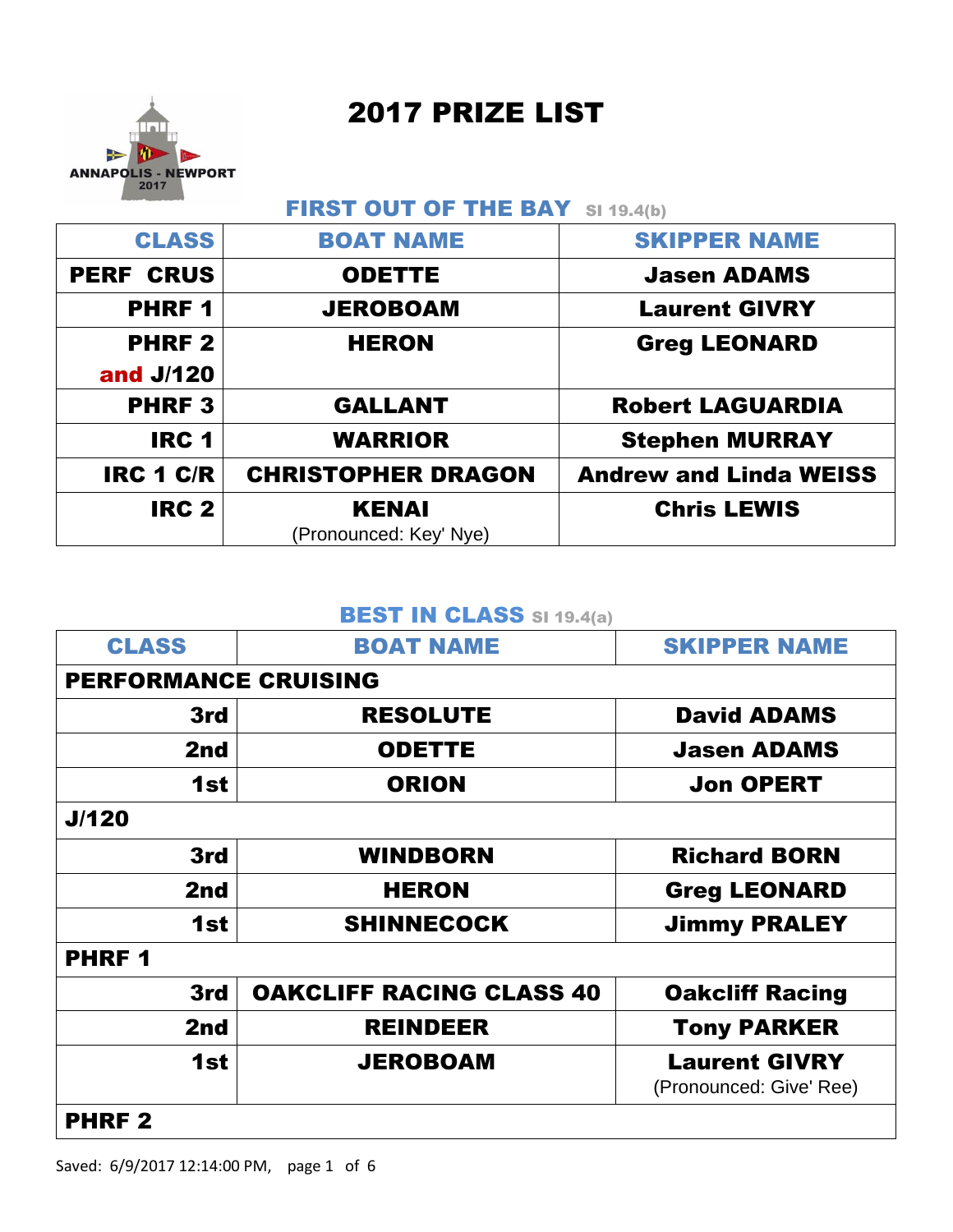| 3rd                                  | <b>OAKCLIFF'S WEEGIE</b>  | <b>Oakcliff Racing</b>                        |  |
|--------------------------------------|---------------------------|-----------------------------------------------|--|
| 2nd                                  | <b>SHINNECOCK</b>         | <b>Jimmy PRALEY</b>                           |  |
| 1st                                  | <b>ROSALITA</b>           | <b>Rick HANSON</b>                            |  |
| <b>PHRF3</b>                         |                           |                                               |  |
| 3rd                                  | <b>HUCK'S FINN</b>        | <b>Jeff LEIGH</b>                             |  |
| 2nd                                  | <b>GALLANT</b>            | <b>Robert LAGUARDIA</b>                       |  |
| 1st                                  | <b>NANUQ</b>              | <b>Glenn DONCASTER</b>                        |  |
| <b>IRC 1 and IRC 1 Racer/Cruiser</b> |                           |                                               |  |
| 1st R/C<br>and 3rd IRC1              | <b>CHRISTOPHER DRAGON</b> | <b>Andrew &amp; Linda WEISS</b>               |  |
| 2nd                                  | <b>WARRIOR</b>            | <b>Stephen MURRAY</b>                         |  |
| 1st                                  | <b>BLACK PEARL</b>        | <b>Stefan JENTZSCH</b><br>(pronounced: Yench) |  |
| <b>IRC 2</b>                         |                           |                                               |  |
| 3rd                                  | <b>PEGASUS</b>            | <b>Hartmut LUDWIG</b>                         |  |
| 2nd                                  | <b>KENAI</b>              | <b>Chris LEWIS</b>                            |  |
| 1st                                  | <b>ORION</b>              | <b>Paul MILO</b>                              |  |

## LINE HONORS FRIDAY STARTERS SI 19.7

|                        | <b>BOAT NAME</b> | <b>SKIPPER NAME</b> |
|------------------------|------------------|---------------------|
| <b>FRIDAY STARTERS</b> | <b>ORION</b>     | <b>Paul MILO</b>    |

# LINE HONORS SATURDAY SI 19.7

AND

# COMMODORE PETER H MAGRUDER MEMORIAL TROPHY MONOHULL LOWEST ELAPSED TIME SI 19.9

| <b>CLASS</b> | <b>BOAT NAME</b>            | <b>SKIPPER NAME</b>   |
|--------------|-----------------------------|-----------------------|
| <b>IRC1</b>  | <b>WARRIOR</b>              | <b>Stephen MURRAY</b> |
|              | (Course Record of 40:19:36) |                       |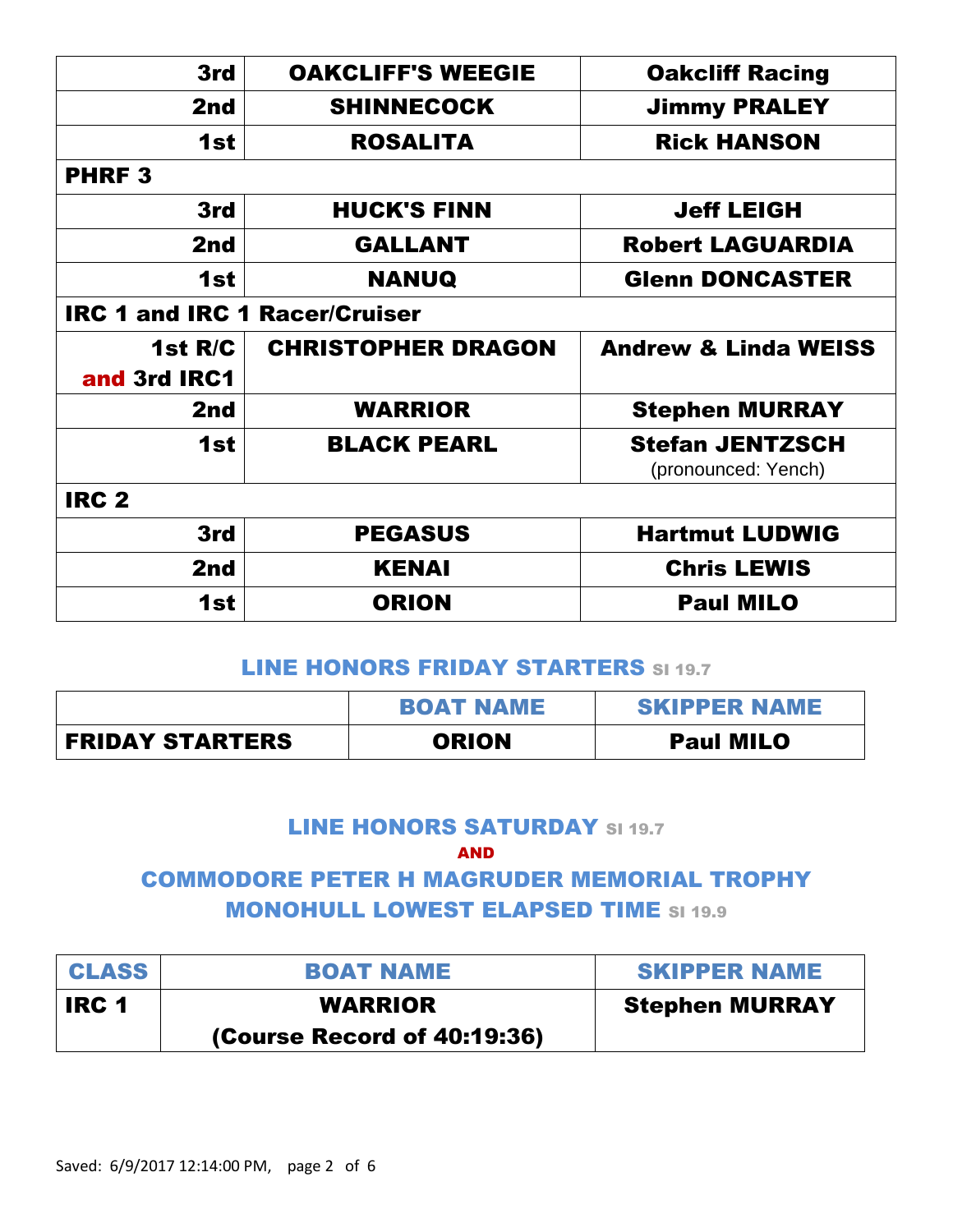## SERVICE ACADEMY TROPHIES

#### SURFLANT PRIZE

#### **BEST CORRECTED TIME, SERVICE ACADEMY BOAT SI 19.6(a)**

#### and

# GERBER CUP

# BEST CORRECTED TIME, NAVAL ACADEMY BOAT SI 19.6(b)

#### and

# CARY ARTHUR MEMORIAL TROPHY

#### NAVIGATOR BEST CORRECTED TIME, NAVAL ACADEMY BOAT SI 19.6(c)

| <b>CLASS</b> | <b>BOAT NAME</b> | <b>SKIPPER NAME</b>                                                        |  |
|--------------|------------------|----------------------------------------------------------------------------|--|
| <b>IRC 1</b> | <b>HOOLIGAN</b>  | <b>Skipper: Mid 1/c Theodore PAPENTHIEN</b><br>(pronounced: PAP EN THEEN') |  |
|              |                  | <b>Navigator: Mid 2/c Justus GRAMMER</b>                                   |  |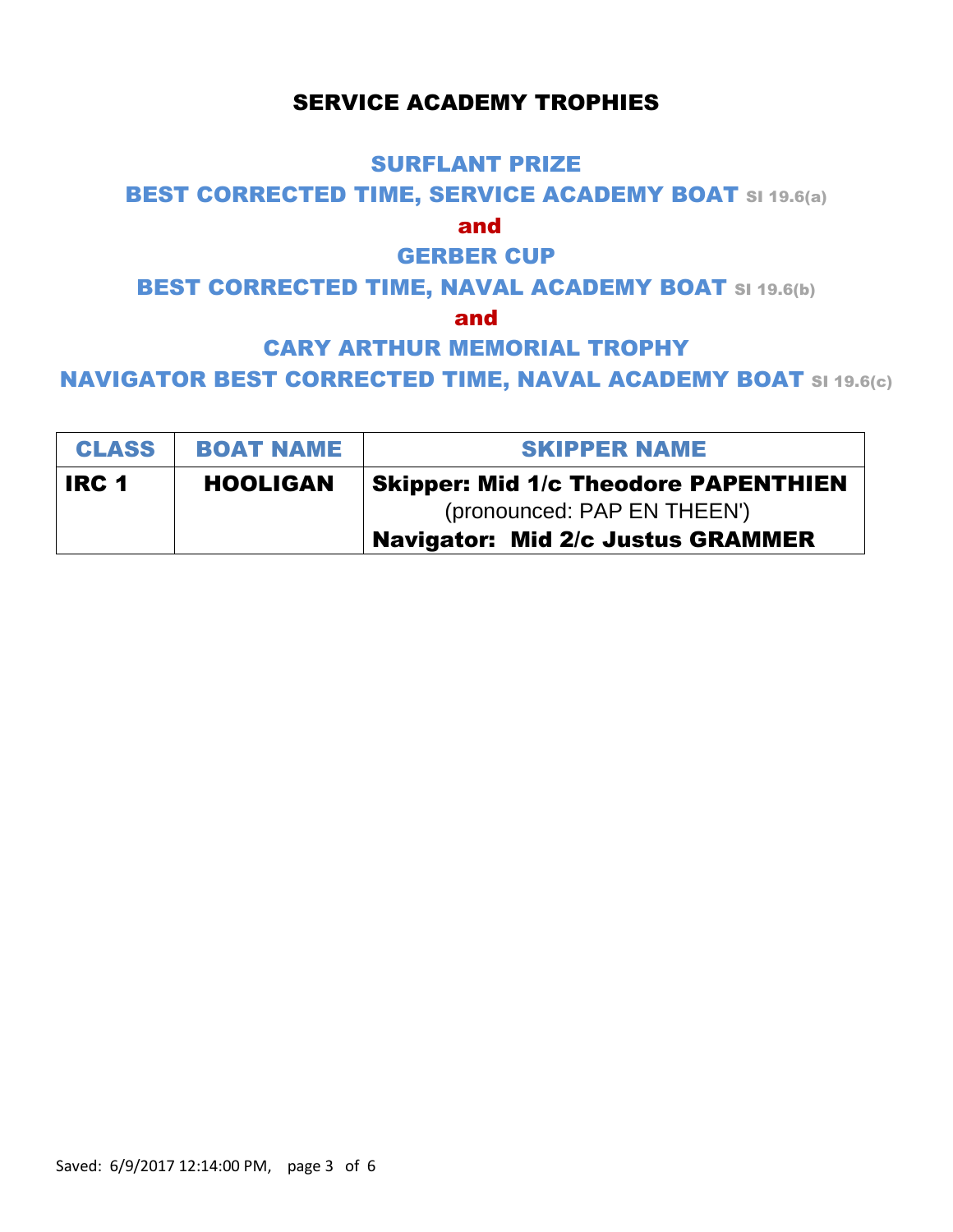# CHELSEA SEAFARER TROPHY COMBINED PERFORMANCE A2N & N2B SI 19.5(e)

| <b>CLASS</b>                                                    | <b>BOAT NAME</b> | <b>SKIPPER NAME</b> |
|-----------------------------------------------------------------|------------------|---------------------|
| <b>PHRF</b> (2nd of 9 in class in NWP-<br>BDA, 5th of 9 A2N)    | <b>HERON</b>     | <b>Greg LEONARD</b> |
| <b>IRC</b> (3rd of 12 in class in<br>bermuda, 2nd of 7 newport) | <b>KENAI</b>     | <b>Chris LEWIS</b>  |

#### YOUTH CHALLENGE SI 19.8

| <b>BOAT NAME</b>                          | <b>SKIPPER NAME</b>  | <b>U25 CREW NAMES</b>                                            |
|-------------------------------------------|----------------------|------------------------------------------------------------------|
| <b>OAKCLIFF RACING</b><br><b>CLASS 40</b> | <b>Andres GUERRA</b> | <b>Chris BOOHER</b><br><b>Harry HALL</b><br><b>Isak PETERSON</b> |

## YACHT CLUB CHALLENGE TROPHY

## BEST PERFORMANCE OF 3-BOAT TEAM FROM SAME CLUB SI 19.11

(normalized class position - no tie as suggested by YS)

| <b>TEAM NAME: NASS</b>    |                  |                                    |  |
|---------------------------|------------------|------------------------------------|--|
| <b>CLASS</b>              | <b>BOAT NAME</b> | <b>SKIPPER NAME</b>                |  |
| <b>IRC 1 - 4th of 8</b>   | <b>GALLANT</b>   | <b>Mid 1/c Robert LAGUARDIA</b>    |  |
| <b>PHRF 3 - 2nd of 14</b> | <b>HOOLIGAN</b>  | <b>Mid 1/c Theodore PAPENTHEIN</b> |  |
| <b>PHRF 3 - 5th of 14</b> | <b>INTEGRITY</b> | Mid 1/c Chris CANTILLO             |  |

# SWITLIK SURVIVAL PRODUCTS GIFT BOAT WITH HIGHEST ELAPSED TIME SI 19.12

| <b>CLASS</b> | <b>BOAT NAME</b> | <b>SKIPPER NAME</b> |
|--------------|------------------|---------------------|
| <b>PHRF2</b> | <b>CHASSEUR</b>  | <b>Miles COOK</b>   |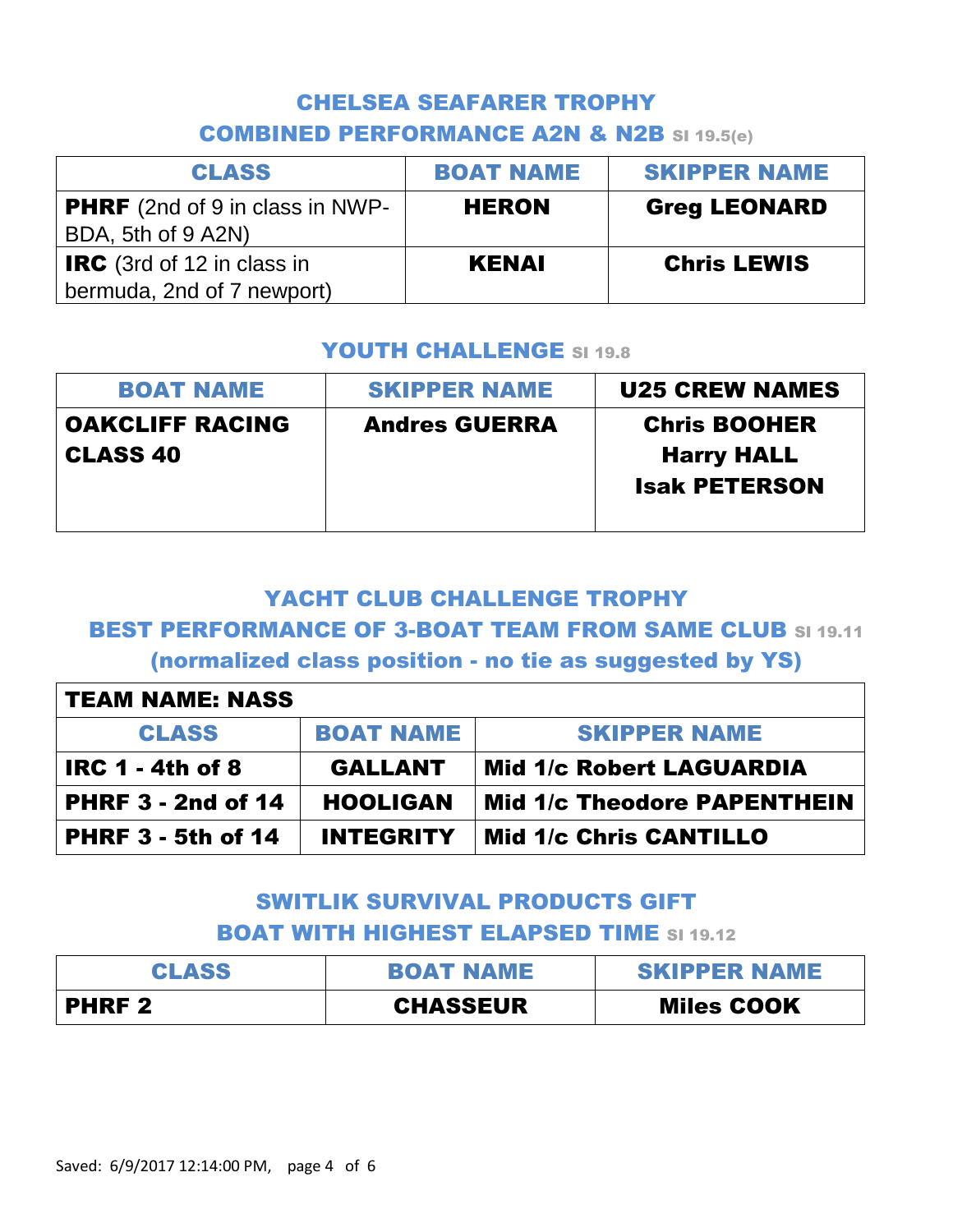# LANDFALL NAVIGATION GIFT CERTIFICATES

|                         | <b>WHAT FOR</b>                                                                                                                                                                                                                                                                                                                                                                                                                                                                                                       | <b>BOAT NAME</b>      | <b>WINNER NAME</b>                  |
|-------------------------|-----------------------------------------------------------------------------------------------------------------------------------------------------------------------------------------------------------------------------------------------------------------------------------------------------------------------------------------------------------------------------------------------------------------------------------------------------------------------------------------------------------------------|-----------------------|-------------------------------------|
| 1                       | 4th in IRC2                                                                                                                                                                                                                                                                                                                                                                                                                                                                                                           | <b>KALEVALA II</b>    | <b>Tapio</b><br><b>SAAVALAINEN</b>  |
| $\mathbf{2}$            | 4th in PHRF 1                                                                                                                                                                                                                                                                                                                                                                                                                                                                                                         | <b>RANGER</b>         | <b>Gunnar HOUGH</b>                 |
| $\mathbf{3}$            | 4th in PHRF 2                                                                                                                                                                                                                                                                                                                                                                                                                                                                                                         | <b>MILKY WAY</b>      | <b>Alexander</b><br><b>NATANZON</b> |
| 4                       | 4th in PHRF 3                                                                                                                                                                                                                                                                                                                                                                                                                                                                                                         | <b>KRISTANY</b>       | <b>Glenn HARVEY</b>                 |
| 5                       | <b>Last finisher of Sat</b>                                                                                                                                                                                                                                                                                                                                                                                                                                                                                           | <b>GLORY</b>          | <b>USCGA Will</b><br><b>COLOMB</b>  |
| 6                       | <b>Last out of the Fri</b>                                                                                                                                                                                                                                                                                                                                                                                                                                                                                            | <b>SAND DOLLAR</b>    | <b>Steve ELLER</b>                  |
| $\overline{\mathbf{z}}$ | <b>Last out of bay Sat</b>                                                                                                                                                                                                                                                                                                                                                                                                                                                                                            | <b>TRIAGE</b>         | <b>Timothy SAVAGE</b>               |
| 8                       | <b>Youngest helmsman</b>                                                                                                                                                                                                                                                                                                                                                                                                                                                                                              | <b>ODETTE</b>         | <b>Alex ADAMS</b>                   |
| 9                       | <b>Female owner/skipper</b>                                                                                                                                                                                                                                                                                                                                                                                                                                                                                           | <b>CIMMARON</b>       | <b>Lynn MCCLASKEY</b>               |
| 10                      | <b>Fake News</b>                                                                                                                                                                                                                                                                                                                                                                                                                                                                                                      | <b>ROCKET SCIENCE</b> | <b>Rick ORICCHIO</b>                |
|                         | <b>Messing with Science</b>                                                                                                                                                                                                                                                                                                                                                                                                                                                                                           |                       |                                     |
|                         | • Around NASA Space Flight Center at Wallops Island there is a marked<br>Danger Area on navigational charts.<br>Course rhumb line goes through Danger Area<br>Trackers show many boats also sailed through Danger Area - nothing<br>illegal in doing so<br>But caused NASA to postpone a rocket launch<br>Based on AIS data, NASA (showing a sense of humor) chose a well<br>named boat to call on VHF and ask about situation<br>Here's the fake news: Tracker data suggests said boat was NOT in the<br>danger area |                       |                                     |